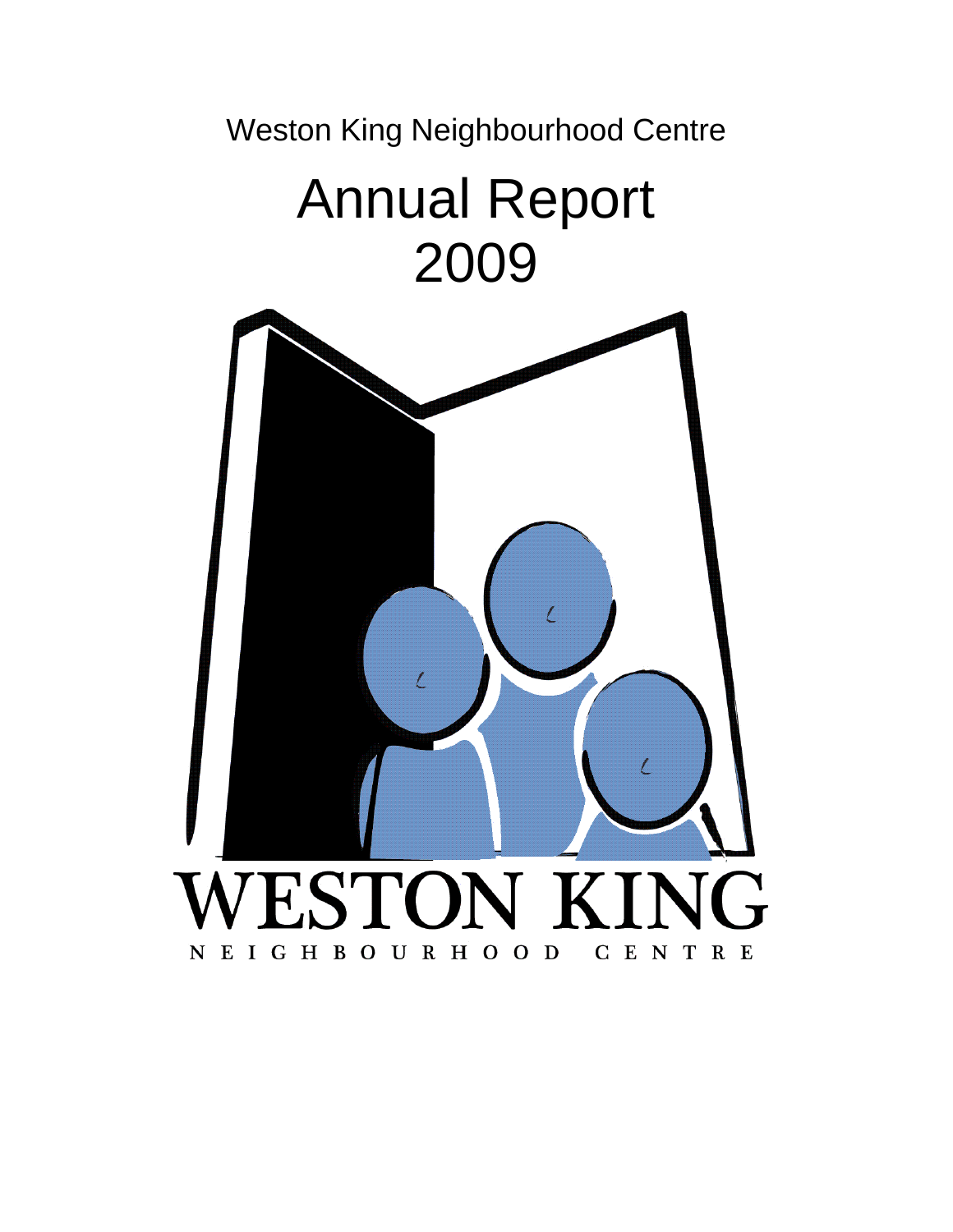

# Table of Contents

| 2.0 |  |
|-----|--|
| 3.0 |  |
| 4.0 |  |
|     |  |
|     |  |
|     |  |
|     |  |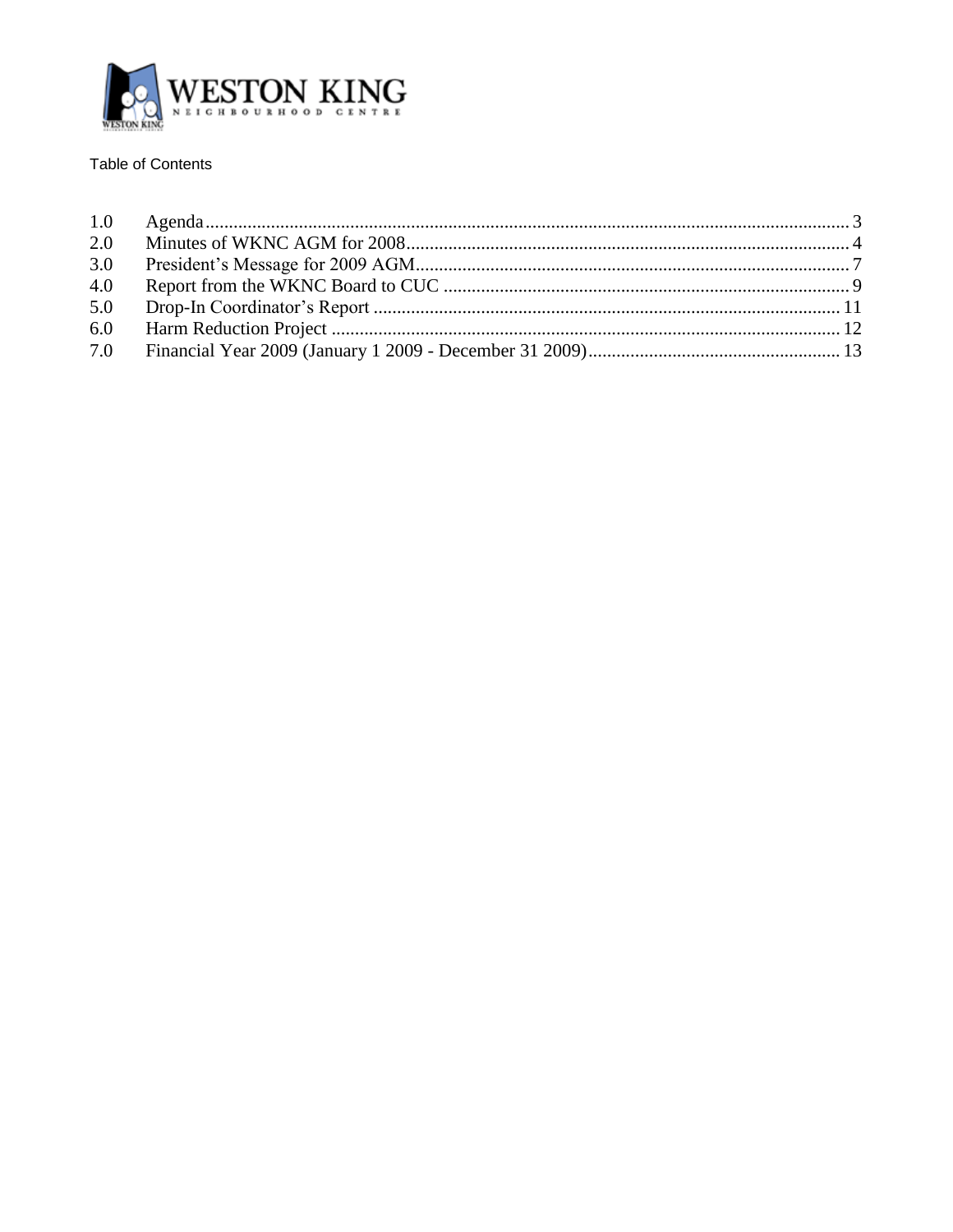

- <span id="page-2-0"></span>1.0 Agenda
- Date: Tuesday, April 20, 2010

Time: 7:00 p.m.

- Place Central United Church Basement
- 1.0 Opening and Welcome by Chair of Board, Robert Nobel (1 Min)
- 2.0 Meeting Properly Constituted (1 Min)
- 3.0 Approval of Agenda (5 Min)
- 4.0 Presentation (5 Min)
- 5.0 Approval of Minutes of Annual General Meeting for Fiscal 2008 (3 Min)
- 6.0 President's Report on Activities of Corporation (10 Min)
- 7.0 Review of Financial Statements
	- 7.1 Fiscal Year 2009 (10 min)
	- 7.2 Appointment of Auditor for the next Fiscal Year. (5 Min)
- 8.0 Approval of Acts of Board of Directors (3 Min)
- 9.0 Election of Board
	- 9.1 Description of Board Membership (10 min)
		- 9.2 WKNC Members identifying as United Church Members (5 Min)
			- 9.2.1 Presentation of Nomination Committee
			- 9.2.2 Listing of members who previously indicated their desire to be Board members.
			- 9.2.3 Acceptance of names from the Floor.
			- 9.2.4 Presentation of Candidates
			- 9.2.5 Election of Board Members
		- 9.3 WKNC Members not Identifying as United Church Members (10 Min)
			- 9.3.1 Listing of members who previously indicated their desire to be Board members.
			- 9.3.2 Acceptance of names from the Floor.
			- 9.3.3 Presentation of Candidates
			- 9.3.4 Election of Board Members
- (70 minutes)
- 10.0 Other Business
- 11.0 Meeting for Newly Elected Board of Directors Wednesday April 28, 2010 6:30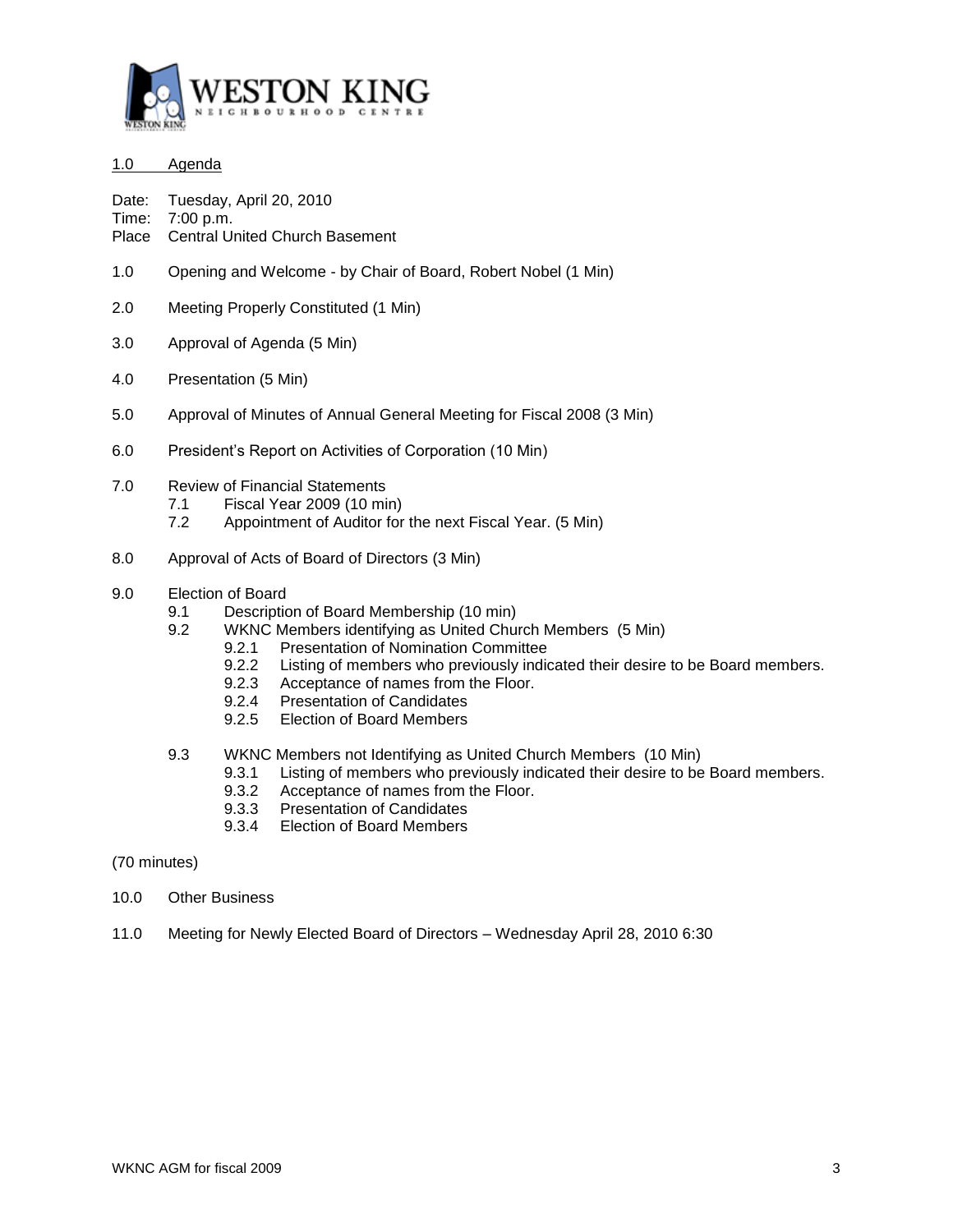

#### <span id="page-3-0"></span>2.0 Minutes of WKNC AGM for 2008

# **WESTON KING NEIGHBOURHOOD CENTRE 2008 ANNUAL GENERAL MEETING HELD TUESDAY APRIL 26, 2009, 7:00 p.m. 2017 WESTON ROAD, WESTON ONTARIO M9N 1X2**

Members and guests received a copy of the Annual Report 2008 including an agenda for the meeting and a voting slip (voting members only) when they signed in at the door.

## 1. **Opening and Welcome:**

Robert Nobel, 2008-9 President of the Board called the meeting to order. He welcomed the membership and guests, naming the representatives from the offices of Laura Albanese M.P.P and Frances Nunziata, Councillor for Ward 11. At final count there were 22 voting members and 13 guests including staff of WKNC. The total membership is 46 persons. This constituted a legal quorum for the purposes of constituting a meeting.

# 2. **Appointment of Secretary for the Meeting:**

*Barbara Bisgrove, the 2008-2009 secretary to the Board, volunteered to take the minutes of the meeting. This was acceptable to the members.*

# 3. **Approval of the Agenda:**

*It was hoped that the President would not talk for 1000 minutes as listed and that the date was actually 2009, not 2008. Linda Brown moved, seconded by Elizabeth Rodgerson that the Agenda, with the above amendments is approved. All members voted in favour, none were opposed.*

#### 4. **Approval of the Minutes:**

It was explained that last year the first meeting was for information only since there was no quorum, the second held on June 10, 2008 had a quorum. Charles Boyd asked about why the membership at large being responsible for the financial statement, and Lang Moffat explained the membership's need to be fully aware of the finances. There were no further questions regarding the minutes of the 2008 Annual Meeting.

*Robert Schell moved, seconded by Linda Brown that the minutes from the two previous AGM meetings be accepted as circulated. All members voted in favour, none were opposed.*

# **5. President's Report:**

The President's written report is published in the Annual Report; so Robert summarized his comments regarding Lang's retirement and continued activity, the benefits to all of the board supervisory positions, the increase in the number of staff, the new kitchen which shows confidence in WKNC's ability to continue, the expanded physical space and the support of the church, and added the good news that that been heard that afternoon – the funding request for the Harm Reduction program had been approved by the City of Toronto. All these points were emphasized as good news by the applause of the members and guests.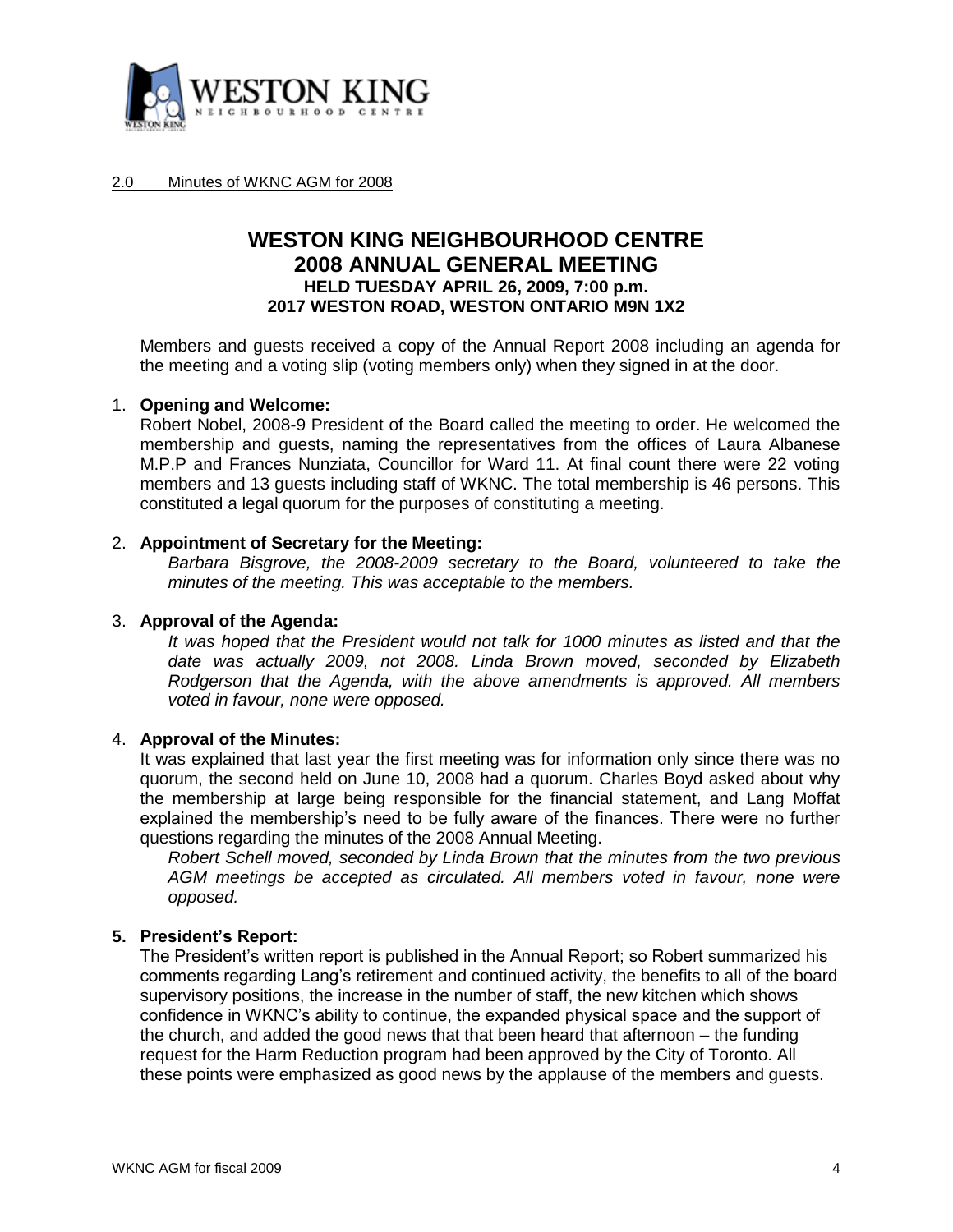

The final comment was that all the volunteers that give so freely of their time and energy are truly appreciated and make the Centre a viable entity. There were no questions.

# 6. **Review of Financial Statements:**

Louise Hope, the Treasurer of the Board 2008-9 presented the report as written in the Annual Report. She explained the encumbered and unencumbered funds – the former being the budget agreed to with the City of Toronto on approval of funding applications and for which there is no deviation. Whereas unencumbered funds can be allocated by the Board at the direction of the membership. Deferred grants were those that crossed over into two of the WKNC fiscal years. A question was asked regarding the value of the Second Harvest and Daily Bread Food Bank donations in-kind. Some years ago an attempt had been made to price all the items in the inventory and calculate how many had been received from Second Harvest in a year. This estimate was for \$27,000 value in food. John Marshall, Volunteer/Food Coordinator was asked if he could perform this task again for both sources. It was noted that donations have increased – small amounts all adding up - and that income

tax receipts are issued for receipts over \$20.

*Moved by Charles Boyd seconded by Robert Schell that the membership approve the audited financial statement as presented in the report. All members voted in favour, none were opposed.*

# 7. **Appointment of the Auditor:**

*Linda Brown moved seconded by Robert Schell that the membership nominates William Emond C.A. as the auditor for Weston King Neighbourhood Centre. All members voted in favour, none were opposed.*

# 8. **Approval of Acts of the Board of Directors:**

It was explained that this approval was a formality and legal requirement that unburdened directors from liability.

*Sherry Nimmo moved, seconded by Charles Boyd, that all acts, payments and proceedings of the Directors and Officers of the Corporation since its last Annual General Meeting, as set out in the minutes of the meetings of the Directors or in the Reports and Financial Statements submitted to this meeting, be approved and confirmed. All members voted in favour, none were opposed.*

Charles Boyd was asked if he wanted to speak. He stressed how many people have worked over the years to make the things evolve in a good way for the community. He emphasised what a good place WKNC is to come and get help.

Theresa Carter asked about fund raising opportunities and Robert Nobel assured her that as soon as needs were identified a fund raiser would be organized. It was noted that in today's economy people have less to spend and more need for help.

# **9. Election of the Board:**

Nominations were called and those agreeing to stand for election were listed on a board. Ann Maclean

Barbara Bisgrove Lang Moffat Louise Hope Robert Nobel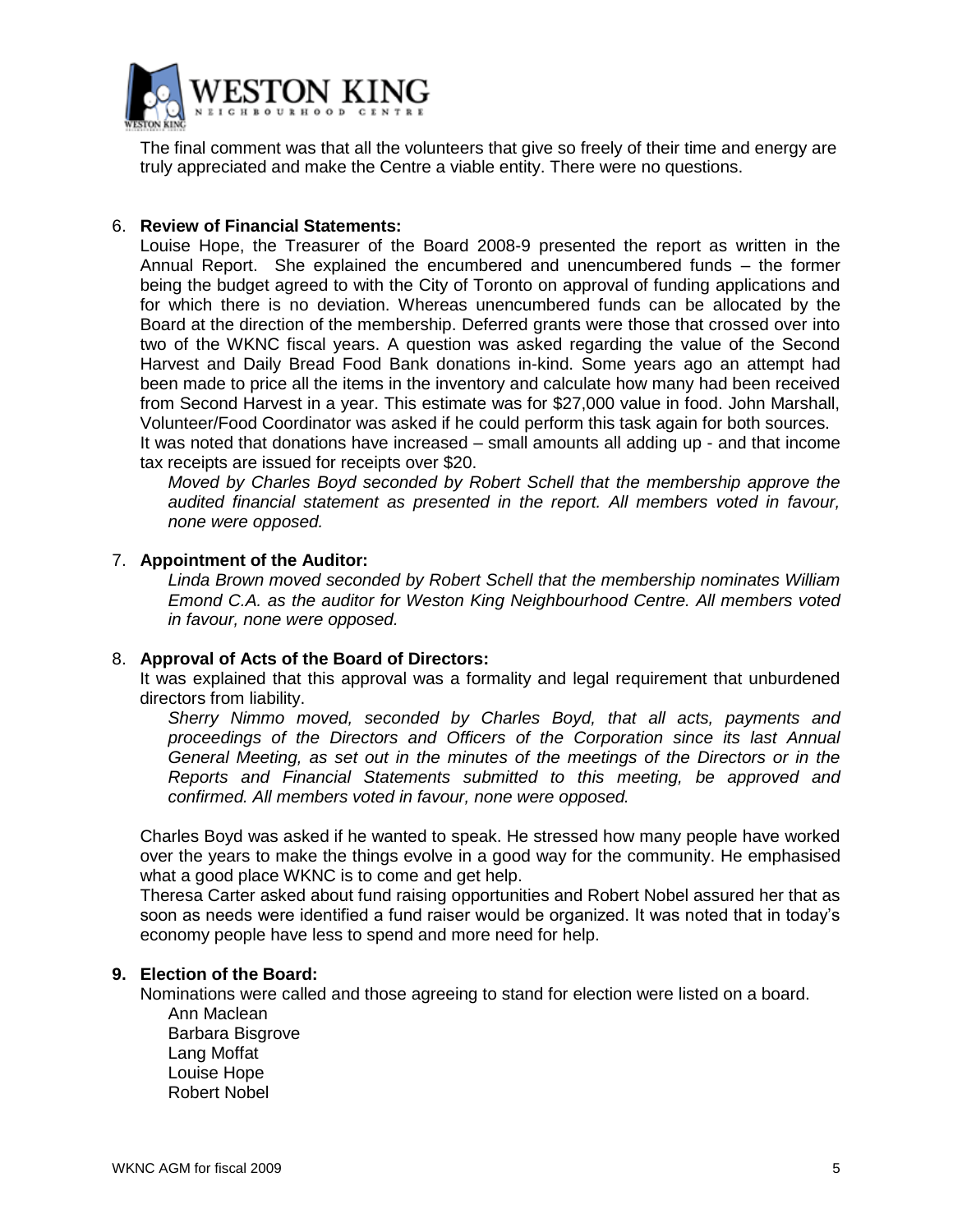

Sylvia Hampton Michael Kooiman

(The affiliations of this group meet the requirements of the United Church of Canada. Rev Lawrence Pushee will remain to complete his tasks through appointment at a coming meeting)

Hanna Mlodzianowska Louise Clunas Peter McKenzie (not present) Robert Schell Sherry Nimmo Thelma Dubinsky Timothy Barlow

*Lorena Herridge moved, seconded by Theresa Carter, that those nominations for director be closed. All members voted in favour, none were opposed.*

Questions were called for. It was noted that under the by-laws the Board could consist of no more than 15 directors, with the majority meeting the requirements of the United Church. The first list was elected as presented allowing for six more to be elected. Paper ballots were submitted and Chris Brownhill acted as scrutineer.

Thelma Dubinsky was appointed as an alternate should some one drop out, and the rest of the names were appointed as members of the Board

*Linda Brown moved, seconded by Elizabeth Rodgerson that those nominations for director be closed. All members voted in favour, none were opposed.*

# 10. **Meeting Adjourned**

*At 8:30 p.m.* 

BAB 2009-05-01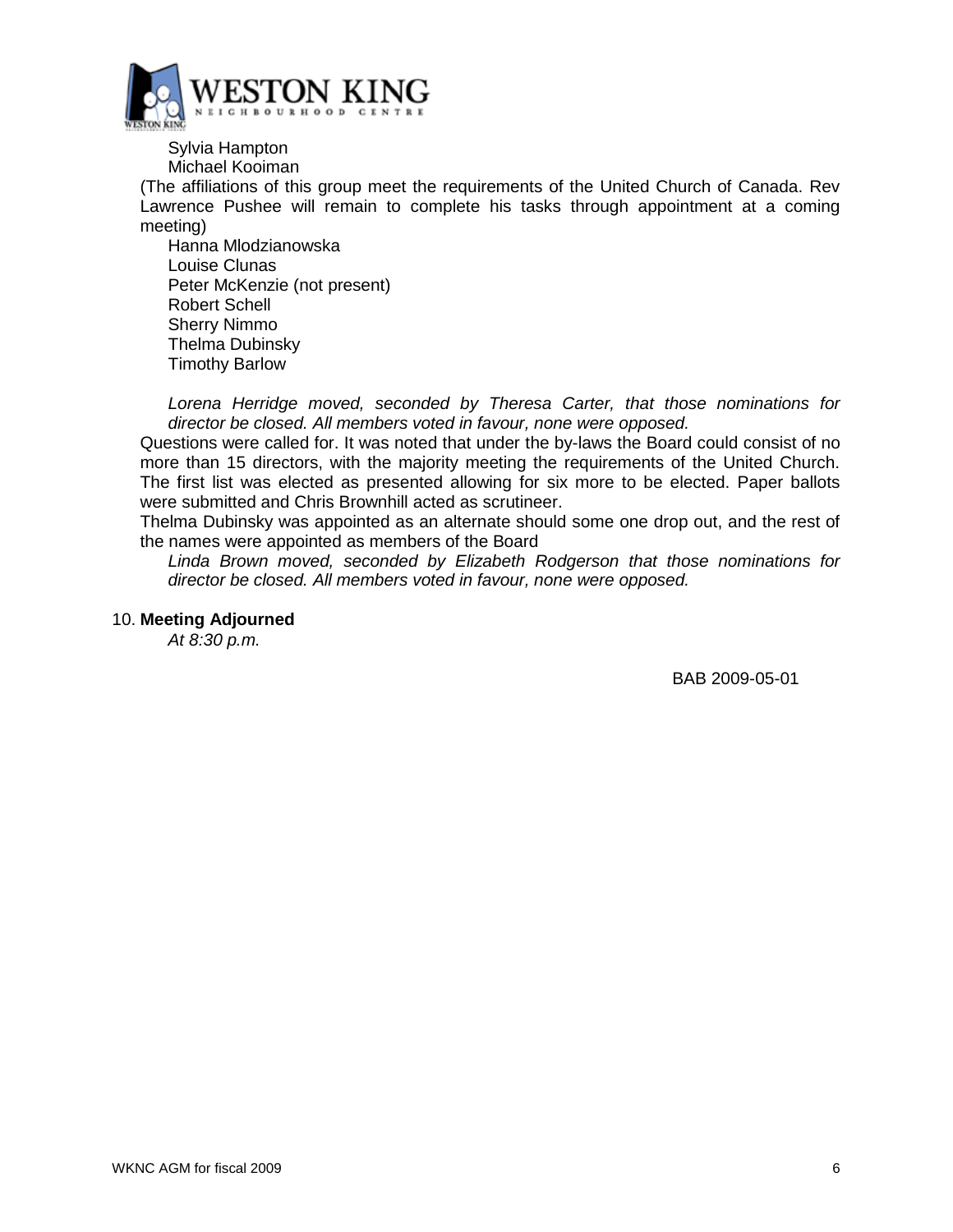

## <span id="page-6-0"></span>3.0 President's Message for 2009 AGM

It is hard to remember the challenges that were surmounted in the past year, surrounded as we are by the challenges of today. One purpose of the Annual meeting is to reflect on the success and growth that we have had in our recent past.

The 2009-year has seen many small but significant changes in personnel and policy for WKNC. These changes have been consistent with the Strategic Plan of a few years ago, which recommended that we focus on doing what we do well, but doing it better.

Some of our staff changes occurred in the AIDS envelope. In the spring, our Harm Reduction worker, Vicki moved to a larger organization, St Stephens, where she felt more comfortable. During her tenure, Sarah was hired as a part-time worker in the Harm Reduction program. Because we had been through a hiring process the previous fall, we were able to get the person who was rated third to backfill the position. Kim took up the position of Harm Reduction Coordinator for six months. We then had another turnover and re-oriented the roles between the full-time and part-time workers. The hiring of Sarah into the full-time position has been a tremendous success and Sarah has blossomed into the role. Thursday as Women's day has gotten more and more successful. The peer program, though tumultuous, is moving forward in a good way every day.

One of the outcomes of the re-evaluation of the Harm Reduction program was the decision to treat it as not something separate from the Drop-In, but as an integral part of the operation. To paraphrase Ken, by feeding people and keeping them healthier, the Drop-In is inherently in the business of Harm Reduction. So we are re-casting the role as "Drop-In Worker in charge of Harm Reduction". As we go forward, the Board, Staff and Membership will continue to learn from what works and what doesn't and refine our programs to best serve our member's needs.

As one of the primary deliverables of the Drop In is healthful Food, WKNC had been experimenting with a Food / Volunteer Coordinator role since September 2007. We received funding from the Ontario Trillium Foundation for this role during 2008. Our initial hire for this role, John left the position in spring of 2009. We did not replace the position right away. One of the relief workers for the role impressed us enough to hire her into the position that summer. Brenetta has been a roaring success in the new kitchen, with many ideas and new volunteers. She has been off on maternity leave, and we await her return at the end of this month.

Last year, the City made a big vote of confidence in us and gave us more than what we asked for. This included the funding for a second Drop In worker (Myriam). Included with this funding was the extension of the hours to include Wednesdays, Saturdays and Statutory Holidays.

We had also applied for a capital grant to rebuild the volunteer room into a modern sizeable kitchen and workspace for volunteers through the HPI program. Again, the City has gave us a major vote of confidence by granting that request to the tune of \$105,000. You can see our new kitchen when you visit.

In our current future, we expect to use this kitchen to expand the scope of the food and volunteer programs we offer. The new second drop in worker, Myriam, is applying incredible creativity to programs for our members.

Last but not least, is our anchor and strength, Ken our primary Drop-in worker. With his wisdom and calm, friendly demeanor, he has greatly enhanced the quality of our program delivery. We thank all of our staff, past and present for bringing us to this juncture.

A slightly different executive formed after the last AGM, Louise Clunas took over from Louise Hope as Treasurer. Michael absorbed the role of Recording secretary to allow Barbara to continue her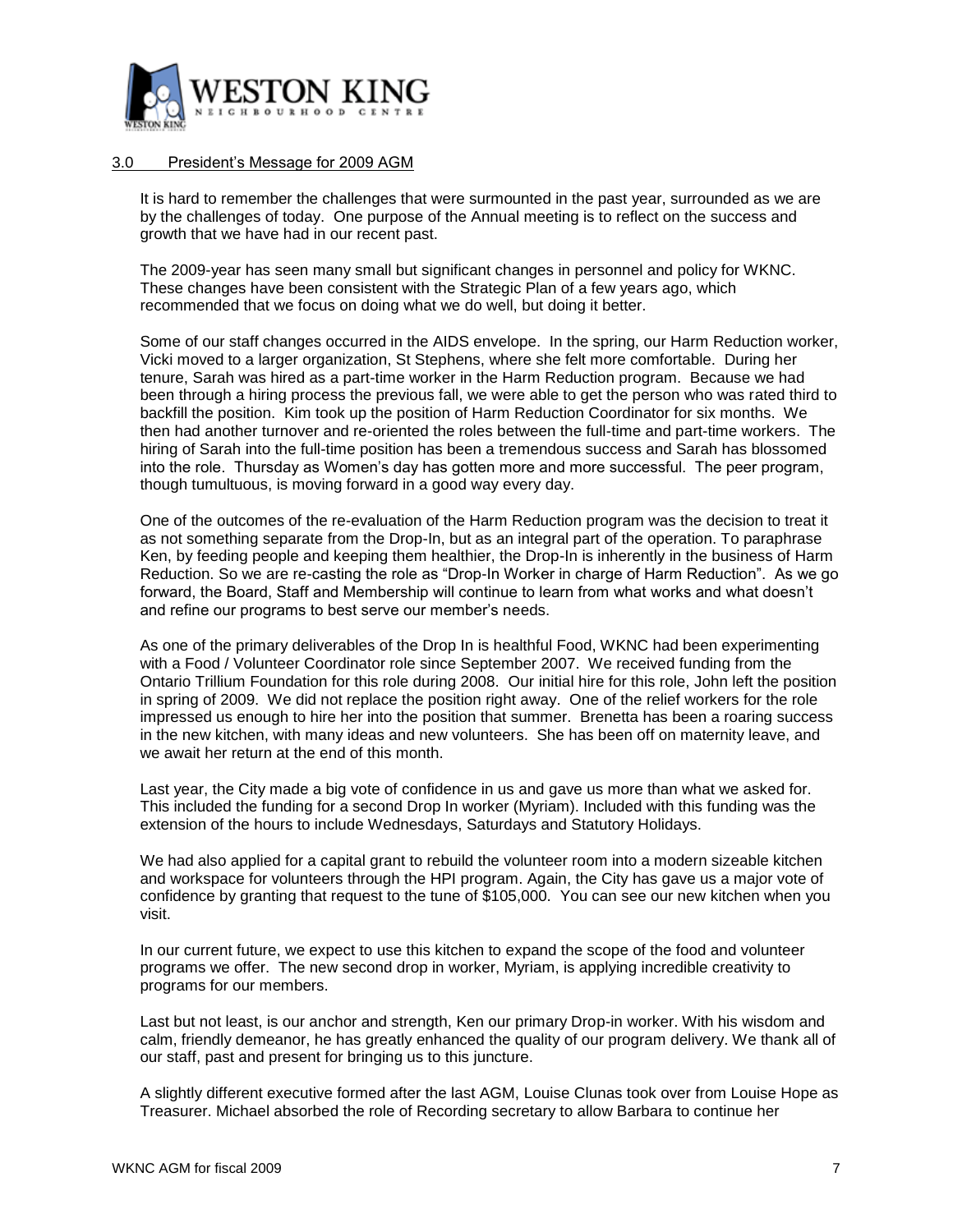

superlative work as Board Secretary Extraordinaire. Peter took on the role of Privacy officer and Sylvia continued in her role as Equity.

The Board's Operations Committee structure has solidified to the point that it has become a second board meeting. This monthly meeting, specific to operations and attended by staff, has become part of the management culture. The allocation of Board members for each day the Drop-In is open has proven to be an excellent structure for a small organization like ours. We can have Board oversight and some level of daily supervision. The Board becomes closer to the membership, forms relationships and can see the realities of the job. It has been a powerful contribution by Board members who allocate their time to work alongside the staff to ensure that the Drop-In members enjoy a sense of community.

The Mentor program with staff has also become solidified. Linking each staff member with a specific Board member has spread out the supervisory duties and given staff some of the counseling, wisdom and support they need to perform. Thanks to Tim, who has done heroic duty in this area, as well as all the other members of this group, Sylvia, Lang, and Barb. Robert performed really well as the Host of the Tuesday program.

We have expanded our physical space. As part of the construction project, our landlord, Central United Church, graciously allowed us to use the larger space on a continuous basis while they moved other users to different rooms; so we have almost doubled our daily square footage. The minimal cost to the Center of the usable space allows the organization to remain viable and makes a tremendous contribution to the community as a whole. We received funding last year for a mural contributed by Carla. This brightening of the entranceway provoked other changes. The drop in lounge also received a calming coat of blue paint, thanks to participant Richard.

Now that we have achieved a critical mass of space and people, we plan to start applying to other funders for core funding. Expanding the scope of the Housing services and slowly extending the scope of other programs, especially in the areas of mental health, will address two critical areas of service need. The future looks bright for us as an organization and it is due to the contributions of many people: Staff, Board, Volunteers, and the membership.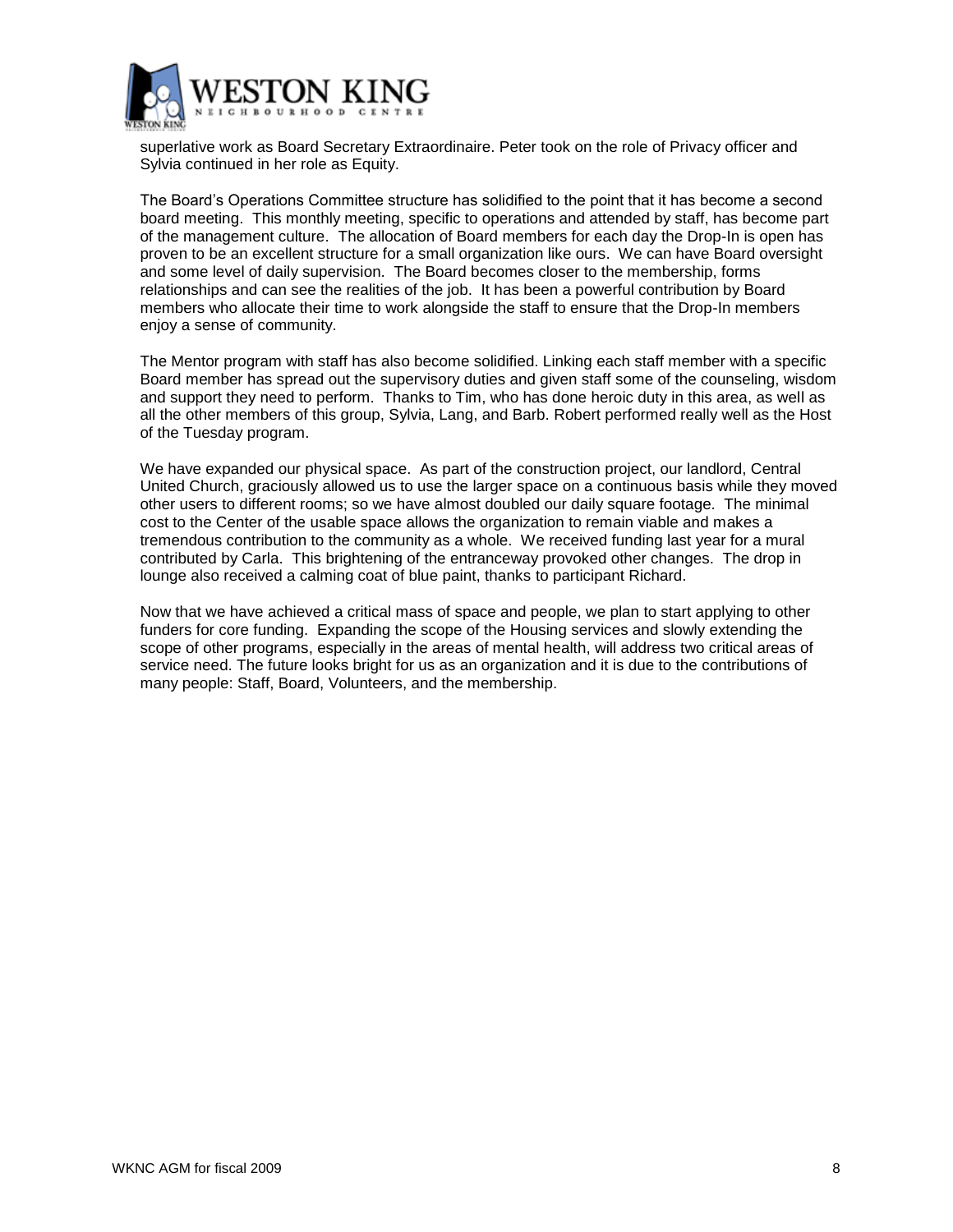

#### <span id="page-8-0"></span>4.0 Report from the WKNC Board to CUC

The Weston King Neighbourhood Centre serves people who are homeless, under-housed, or living in extreme poverty in the Weston-Mt. Dennis area. As a United Church corporation, the Centre is a primary outreach ministry of Central United Church. Staff and congregational members serve the Centre in a variety of ways, including board membership, meal preparation, on-site support and as voting members of the Centre.

The Weston King Neighbourhood Centre is funded through the City of Toronto, donations and subsidized space at Central United Church. The Centre employs staff to serve in a variety of areas including the Drop-in Program, Harm Reduction Program, Food/Volunteer Program and Student Placements. The Board of Directors oversee the work of Centre employees through a unique volunteer/supervision model. Directors are on-site during program hours to ensure that the goals of the Centre are being met.

The Drop-in Program offers a variety of services including meals, counseling, referrals, healthcare and access to telephone, computer and fax. The Centre provided over 16,000 meals in 2009. Staff and volunteers are available to provide supportive conversation and referrals to food banks, housing, income support programs and settlement programs. 2009 saw a marked increase in the number of participants requiring support in the area of housing. Many were homeless or faced losing their housing. Other services were related to emerging needs, such as H1N1 shots, TTC tokens during extreme weather and the Centre's Emergency Food Cupboard.

The Harm Reduction Program focuses on the needs of sex trade workers and substance users in the Weston-Mt. Dennis area. The program provides condoms, needle kits and "safe use" kits both in the Centre and in the neighbourhood. The Harm Reduction worker offers counseling and support during Centre hours and also after hours in bars, buildings and on the street. Peer workers assist the Harm Reduction Coordinator, providing an element of safety and contacts within the at-risk population.

The Food/Volunteer Program has been enhanced by the completion of the new basement kitchen. The City of Toronto and Central United Church provided support to upgrade from a closet-size kitchen to a spacious kitchen with new appliances. The Tuesday night supper remains the largest meal of the week, with Central and Westminster volunteers cooking a high-protein meal, then served by additional congregational helpers. The Food/Volunteer Coordinator prepares meals for the rest of the week with a number of participants lending a hand.

The Weston King Neighbourhood Centre has a number of important partners in addition to Central United Church. The City of Toronto, United Way, Community Care Access Centre, Parkdale Community Legal Services, Syme-Woolner Family & Neighbourhood Centre, Daily Bread Food Bank, Second Harvest, Etobicoke Services for Seniors, and York Community Services to name only some.

On behalf of the Board of Directors, thank you, for your continued and vital support.

2009 Board Members: Ann Maclean, Vice-President Lang Moffat, Past President Louise Clunas, Treasurer Sherry Nimmo Barbara Bisgrove, Secretary Tim Barlow Michael Kooiman Peter McKenzie, Privacy Hanna Mlodzianowska **Robert Schell** 

2009 Departing Board Members Louise Hope

Robert Nobel, President Sylvia Hampton, Equity and Membership David Alan, UCC, ex-oficio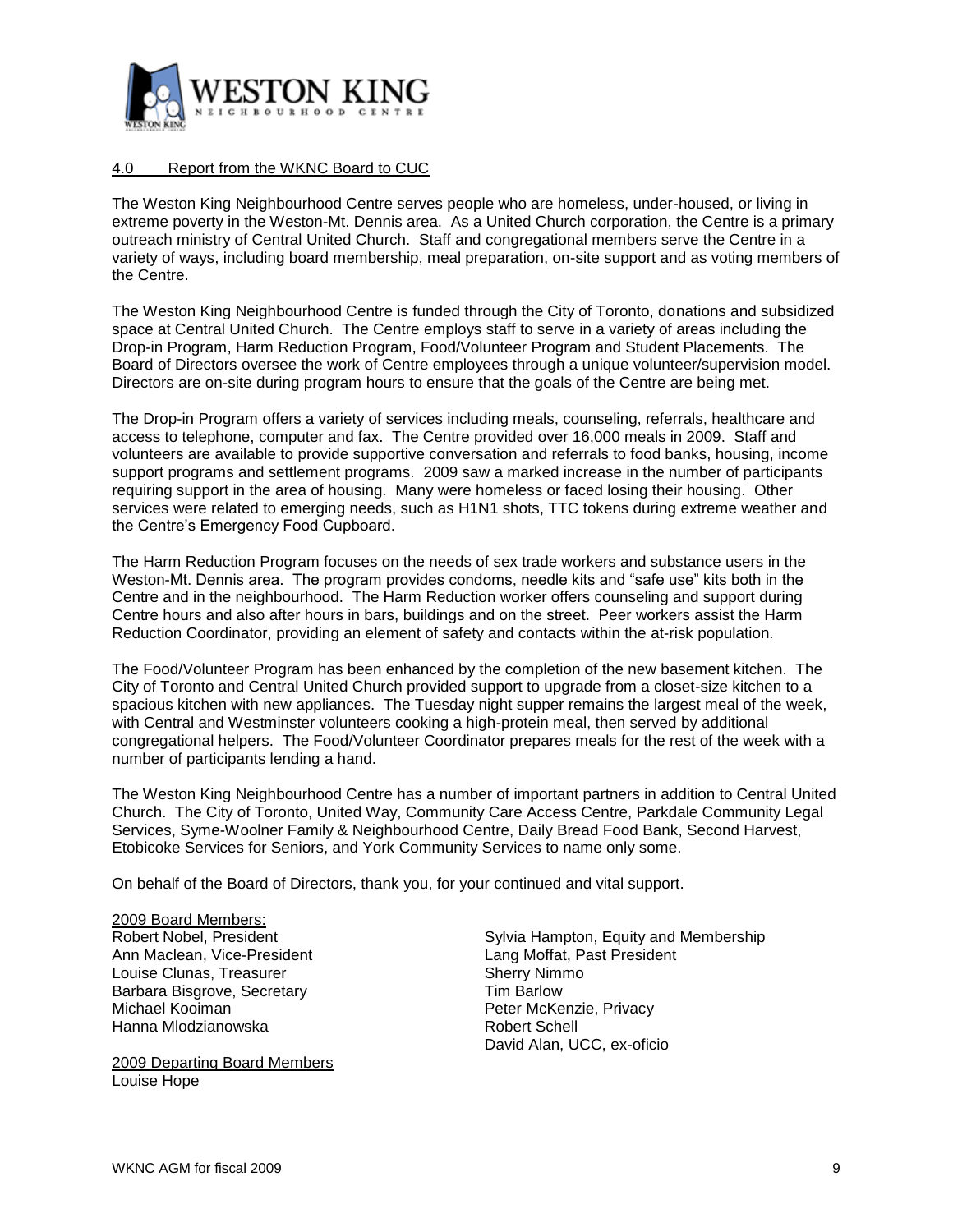

WKNC Current Partners:

- a) Albion Neighbourhood Services: ANS comes to the Centre to provide outreach services, housing support and follow-up support to people in the area.
- b) Central United Church: provides rent-free space, janitorial services and renovations to the space. Congregational donations pay for the Tuesday evening community supper delivered in partnership with several local faith communities.
- c) Daily Bread Food Bank: DBFB provides a weekly fresh food delivery as part of the Nutritious Food to Drop-ins project.
- d) Harm Reduction in York and North York Coalition: Working with other agencies to identify areas of common concern the WKNC harm reduction staff with peer workers tour the streets, bars and crack houses delivering harm reduction supplies and weather related items such as mitts and hats in the winter.
- e) Partners for Access and Identification: PAID provided monthly replacement identification clinics for people who are homeless or under-housed. This service is used by many people from the community. However, in October WKNC was dropped form the schedule due to cutbacks so people are now directed elsewhere.
- f) Pathways to Healthy Families: An outreach worker provides Women's Day programming on such issues as safer drug use and safer sex practices, the Children's Aid Society and parenting. Staff also provides support for WKNC's harm reduction program through Advisory Committee participation.
- g) Safer Crack Use Coalition (SCUC): WKNC participates in this coalition of community members, service providers and people who use drugs that coordinates the development and distribution of safer crack kits as well as identifies gaps in the service delivery system for people using crack cocaine.
- h) Second Harvest: WKNC's food programs are supported by donations of food from Second Harvest. A truck comes weekly delivering surplus items from supermarkets, hotels and other donors to be used in preparing the meals served in WKNC.
- i) St. Elizabeth Healthcare: Arranged through the Toronto Central Community Care Access Centre (CCAC), St. Elizabeth sends a nurse practitioner to WKNC once a week. The foot care and blood pressure measurement are service much in demand with the drop-in participants/
- j) Syme-Woolner Neighbourhood and Family Centre: Syme-Woolner has provided a housing worker once a week for housing help including eviction prevention, finding subsidized housing, getting people into or out of shelters, advocacy with landlords, and housing searches.
- k) Toronto Drop-in Network: WKNC participates in this network of agencies providing drop-in services to identify areas of common concern and provide training support and opportunities for network development in the drop-in sector.
- l) Toronto Public Health West Office: TPH provides community developers to provide guidance and support to WKNC Board of Directors and staff.
- m) Toronto Public Health The Works: provides a sexual health worker and workshops in the drop in.
- n) West Park Healthcare Centre: Long-term residents have formed a Sandwich Samaritan group, which weekly makes and delivers 10 loaves of individually wrapped sandwiches for distribution during outreach work.
- o) Windfall Clothing Service: WKNC applied for membership in 2007 and was accepted starting May 2008. This service offers new clothing to clients.
- p) York Community Services: WKNC and YCS have also partnered on a number of funding proposals in an effort to support coordination of services in York.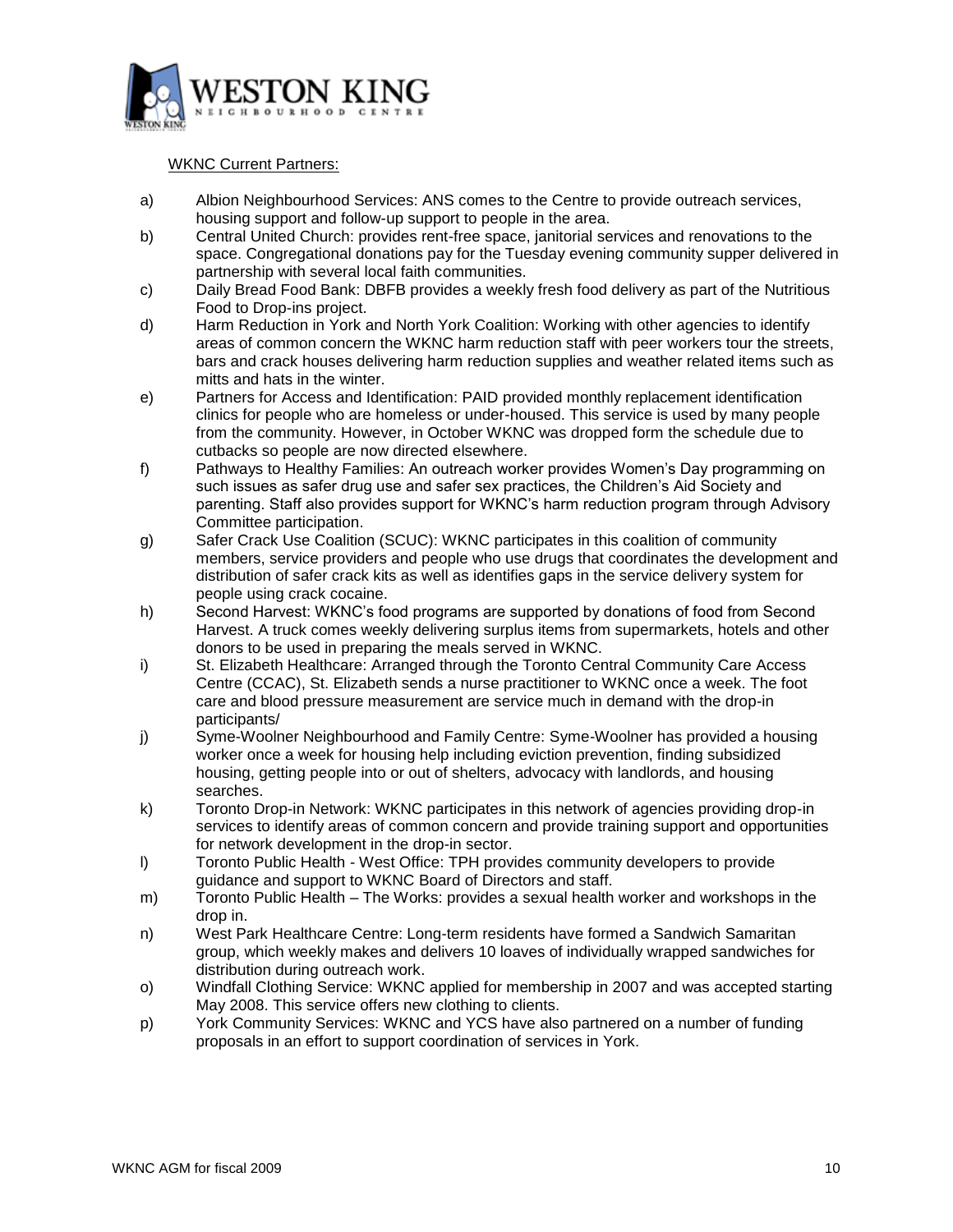

## <span id="page-10-0"></span>5.0 Drop-In Coordinator's Report

2009 was a year of major challenges and changes for the Weston King Neighbourhood Centre (WKNC). In 2009 we moved from being a 4-day a week drop-in centre to being open 6 days a week including statutory holidays.

Due to the impact of the economic recession, we saw a significant increase in the numbers of people coming to WKNC for assistance. Our primary client group continued to be people who are homeless, marginally housed, socially isolated or those living in extreme poverty in the Weston-Mt. Dennis neighbourhood. But we also saw an increase in the numbers of the working poor, sole-support parents, seniors and newcomers coming through our doors. During 2009 we served a total of 16,597 meals, a 20% increase over 2008. Our newly enlarged and newly equipped kitchen has been invaluable in helping to increase access and delivery of nutritious food to our participants.

In 2009 we saw a significant increase in requests for food banks and meal programs. We also saw an increase in housing help requests. Working with our partner agencies, we have been very successful at getting people housed. Our growing list of partners includes Syme-Woolner Neighbourhood and Family Centre, York Community Services, New Heights, Albion Neighbourhood Services, the Toronto Drop-in Network, CCAC/St. Elizabeth and Toronto Public Health.

A priority for 2009 was developing preventative and emergency measure to address the impact of the H1N1 flu pandemic on our participants. We worked with Toronto Public Health to provide flu shots.

During 2009 we initiated new services such as a monthly Clothing Bank. We had group outings to events such as a pow wow and the zoo. A small garden was started behind the drop in. We had weekly softball games during the summer. A weekly arts program was led by a student. We participated in community clean up days along with the Weston Village BIA and the City. We participated in a volunteer build for Habitat for Humanity along with volunteers from Central United Church. We proudly marched in the Weston Santa Claus Parade.

Thanks to additional funding from the City of Toronto, we were able to hire a second full-time drop-in worker in 2009. Myriam Canas-Mendes brought experience, energy, new ideas and a whole network of contacts. Brenetta Nedd moved from being a relief worker to becoming our Food Coordinator. Sarah Williams graduated from a student placement to becoming our Harm Reduction Coordinator.

We are very appreciative for the ongoing support we receive from the Weston community. We could not maintain the level of programs and services that we offer without the support of dozens of local volunteers. This includes the extraordinary role played by our dedicated volunteer Board of Directors. We continue to be very grateful for our partnership with Central United Church.

2009 was a difficult year for many of our participants. The elimination of the special diet program will make it harder for many to get by. One out of four residents of Weston now live below the poverty line. Weston-Mt. Dennis is one of 13 'priority neighbourhoods' in the City of Toronto which are experiencing growing levels of poverty and have few services to meet the needs of residents. WKNC will continue to do what it can to help meet the basic needs of our participants.

Ken Theobald WKNC Drop-in Coordinator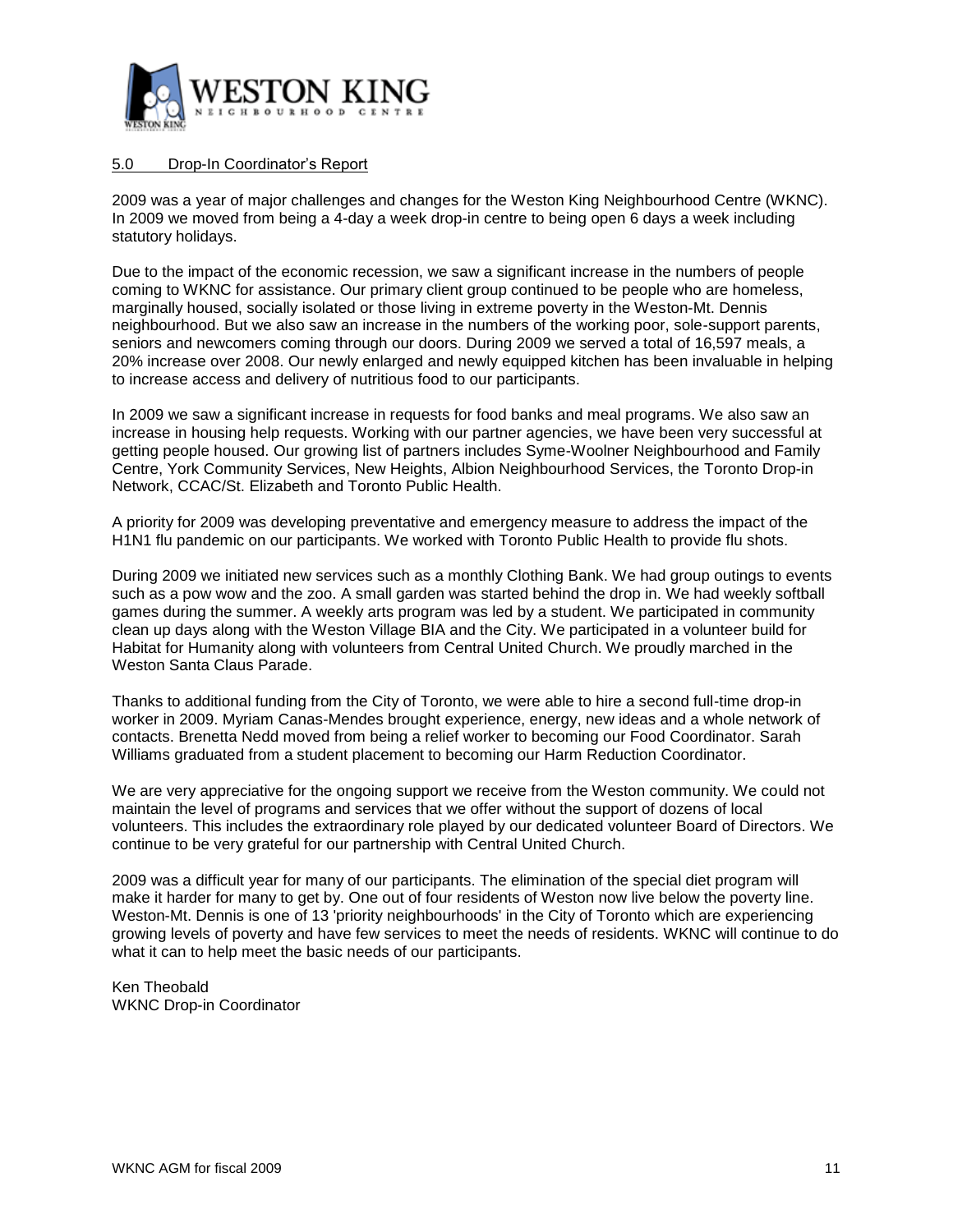

#### <span id="page-11-0"></span>6.0 Harm Reduction Project

The Harm Reduction Project employs 1 full time Harm Reduction Coordinator and 1 part time Harm Reduction Outreach Worker. Along with the two staff, the project also has the funding to hire 4 peer workers that assist in day-to-day operations and street outreach.

The Harm Reduction team does street outreach twice a week for a total of 5 hours per week. The staff and peers walk the streets giving out safer dug using kits and condoms to local bars/barbershops and businesses in our catchment area. We get all of our supplies to do this from the City of Toronto (The Works).

Harm Reduction is a way for people that use drugs to be safer whether it be through our Safer Smokable Kits crack Kits) or our Safer Injection Kits(needle kits). Reducing the risk of the spread of diseases such as: AIDS (Acquired Immunodeficiency Virus) or HIV (Human Immunodeficiency Virus), S.T.I's (Sexually Transmitted Infections: such as syphilis, gonorrhea, etc.) and Hep(Hepatitis) B&C; which is a prominent issue that affects drug users.

Some of the services that we provide through the Harm Reduction Project are as follows:

- Needle Exchange- is a program or place that provides clean needles in exchange for used ones.
- **Information about Safer Injection, Safer Injection Kits Needle Kits**
- **Information about Safer Smoking, Safer Smoking Crack Kits**
- Information about Safe Sex, Condoms
- Crisis Intervention

Referrals to: Drug Treatment, Housing. Other services such as testing for Hepatitis B & C and Syphilis, Hepatitis Vaccines, Anonymous HIV Testing

We are currently in the process of commencing partnerships with agencies in the neighbourhood that may provide crucial services needed by community members/ participants. We have an ongoing partnership with New Heights. New Heights would be able to provide these particular services to our community members/participants such as:

- **Anonymous HIV Rapid Testing**
- Hep C Education & Prevention Presentation
- **Street Kit Making (every Tuesday), Safer Crack/Injection Kits**
- Needle Exchange Program
- Street Outreach, Case Management, Referrals and Support
- Referrals to Doctors, Nurses, Methadone Maintenance, Social Workers and Health Promotion Programs
- **Peer Recruitment & Training**
- **Advocacy**

Currently we are working in conjunction on the following two programs: Sex Workers Forum/Sex Workers Drop-In and Harm Reduction Outreach. The Sex Workers Forum/Sex Workers Drop-In is a program that was recently implemented and co-facilitated by the Hep C Coordinator Laurie Martin (New Heights) and the Harm Reduction Coordinator Sarah Williams (WKNC-Weston King Neighbourhood Centre). This program was implemented to provide a safe place for Sex Workers. Through this program we are able to provide the Sex Workers with a support system that will allow them to work on/through a variety of life experiences/factors.

The Harm Reduction Project also provides a Harm Reduction support group open to both active users and non-active users to discuss ideas and concerns about drug use in the area as well as an AA/NA group for non-active users to get further assistance in changing their lives.

Sarah Williams, Harm Reduction Worker